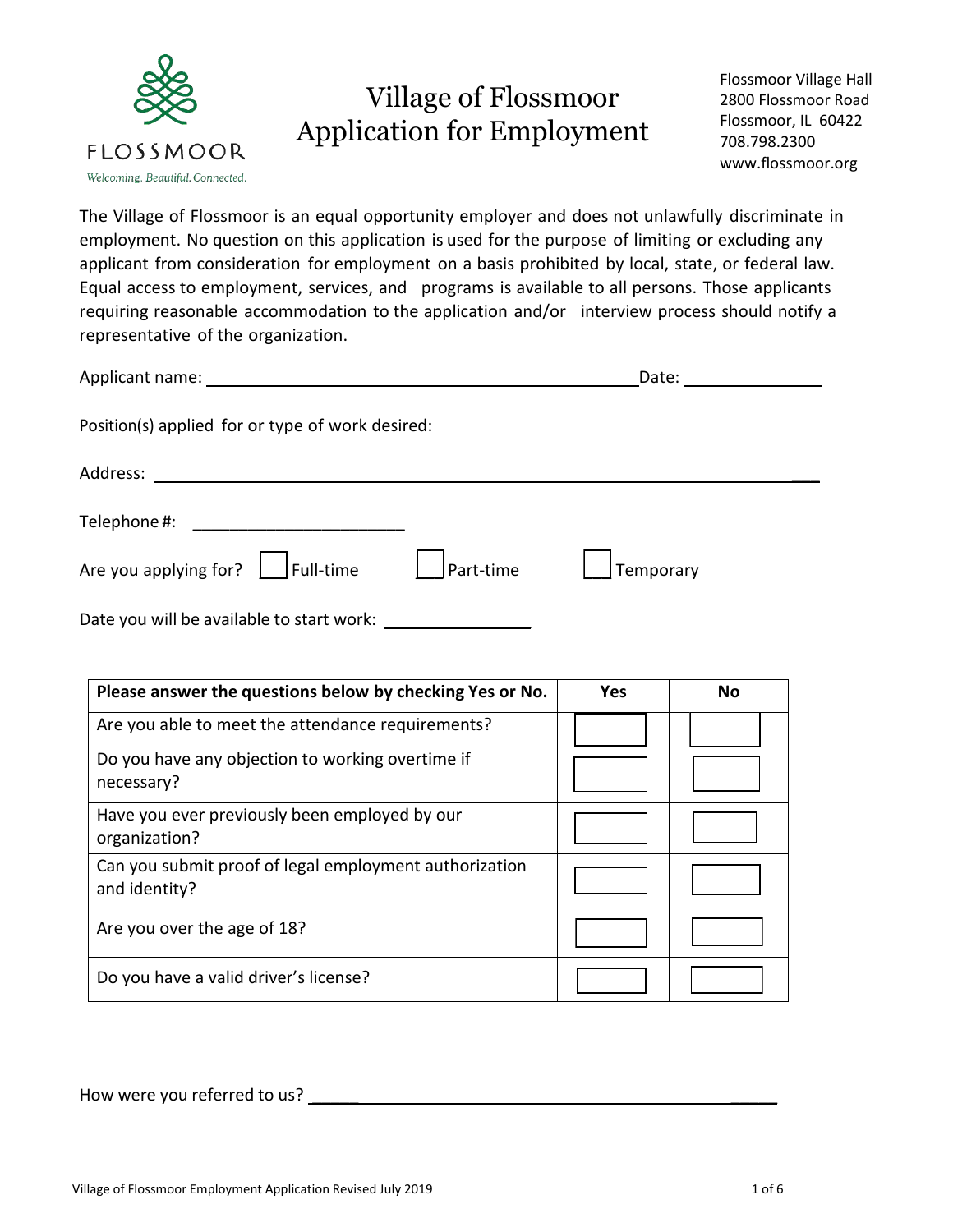# **Employment History**

| Please provide all employment information for your past four employers starting with the most recent. |       |     |
|-------------------------------------------------------------------------------------------------------|-------|-----|
| At the time of reference checks, may we contact your current employer?                                | l YES | 'NO |

# **Employer Name:** \_\_\_\_\_\_\_\_\_\_\_\_\_\_\_\_\_\_\_\_\_\_\_\_\_\_\_\_\_\_\_\_\_\_\_\_\_\_\_\_\_\_\_\_\_\_\_\_\_\_\_\_\_\_\_\_\_\_\_\_\_\_\_\_\_\_

| Position Held:                      |       |        |
|-------------------------------------|-------|--------|
| Employer Address:                   |       |        |
| Telephone Number:                   |       |        |
| Immediate Supervisor and<br>Title:  |       |        |
| Dates Employed:                     | From: | Until: |
| <b>Summary of Responsibilities:</b> |       |        |
| Reason for Leaving:                 |       |        |

# **Employer Name:** \_\_\_\_\_\_\_\_\_\_\_\_\_\_\_\_\_\_\_\_\_\_\_\_\_\_\_\_\_\_\_\_\_\_\_\_\_\_\_\_\_\_\_\_\_\_\_\_\_\_\_\_\_\_\_\_\_\_\_\_\_\_\_\_\_\_

| Position Held:                                             |       |        |  |
|------------------------------------------------------------|-------|--------|--|
|                                                            |       |        |  |
| <b>Employer Address:</b>                                   |       |        |  |
|                                                            |       |        |  |
| Telephone Number:                                          |       |        |  |
|                                                            |       |        |  |
| Immediate Supervisor and                                   |       |        |  |
| Title:                                                     |       |        |  |
|                                                            |       |        |  |
| Dates Employed:                                            | From: | Until: |  |
|                                                            |       |        |  |
|                                                            |       |        |  |
|                                                            |       |        |  |
|                                                            |       |        |  |
|                                                            |       |        |  |
|                                                            |       |        |  |
|                                                            |       |        |  |
|                                                            |       |        |  |
|                                                            |       |        |  |
|                                                            |       |        |  |
|                                                            |       |        |  |
|                                                            |       |        |  |
| <b>Summary of Responsibilities:</b><br>Reason for Leaving: |       |        |  |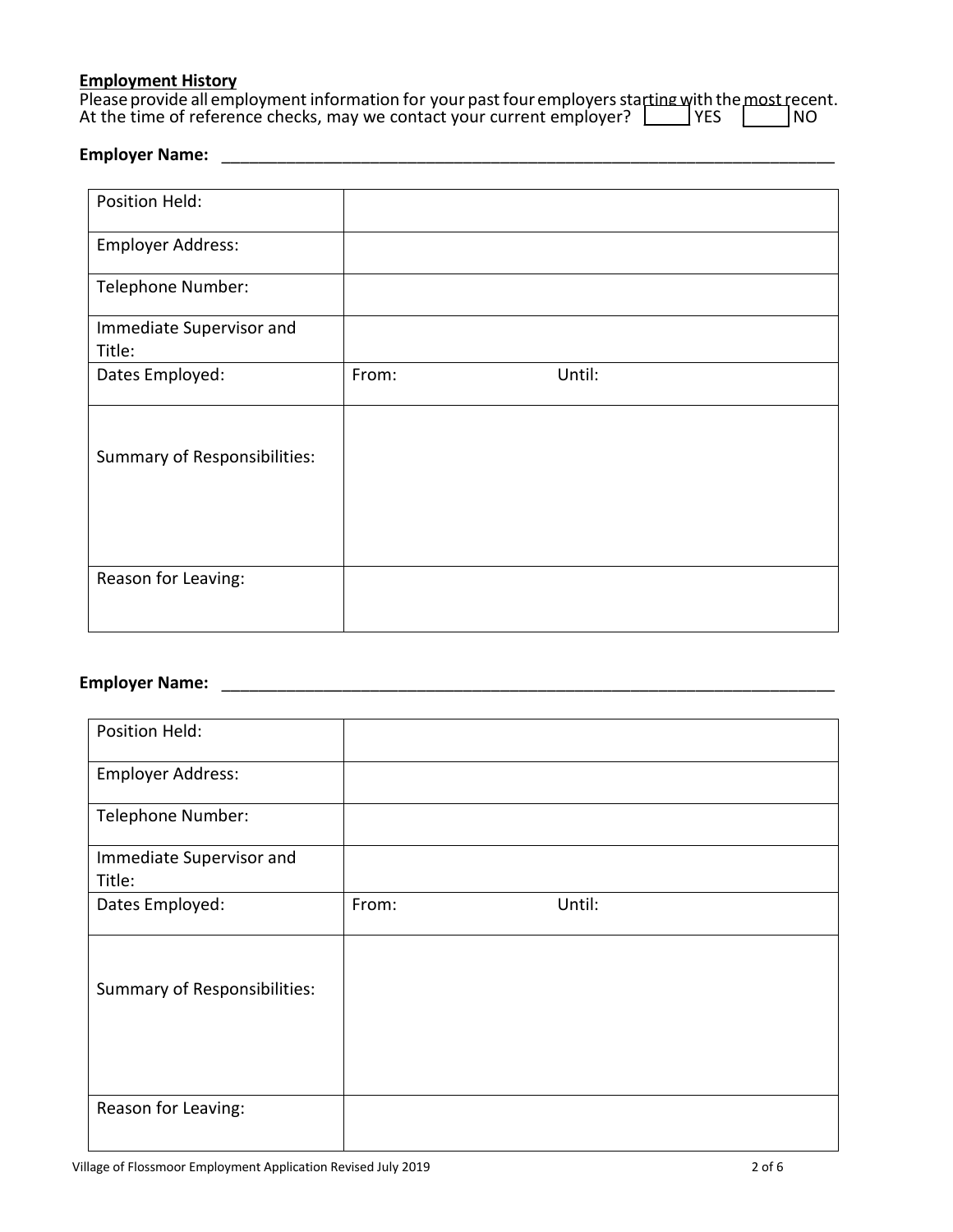#### **Employment History, continued**

#### **Employer Name:** \_\_\_\_\_\_\_\_\_\_\_\_\_\_\_\_\_\_\_\_\_\_\_\_\_\_\_\_\_\_\_\_\_\_\_\_\_\_\_\_\_\_\_\_\_\_\_\_\_\_\_\_\_\_\_\_\_\_\_\_\_\_\_\_\_\_

| Position Held:                     |       |        |
|------------------------------------|-------|--------|
| <b>Employer Address:</b>           |       |        |
| <b>Telephone Number:</b>           |       |        |
| Immediate Supervisor and<br>Title: |       |        |
| Dates Employed:                    | From: | Until: |
| Summary of Responsibilities:       |       |        |
| Reason for Leaving:                |       |        |

# **Employer Name:** \_\_\_\_\_\_\_\_\_\_\_\_\_\_\_\_\_\_\_\_\_\_\_\_\_\_\_\_\_\_\_\_\_\_\_\_\_\_\_\_\_\_\_\_\_\_\_\_\_\_\_\_\_\_\_\_\_\_\_\_\_\_\_\_\_\_

| Position Held:                      |       |        |
|-------------------------------------|-------|--------|
|                                     |       |        |
| <b>Employer Address:</b>            |       |        |
| Telephone Number:                   |       |        |
| Immediate Supervisor and<br>Title:  |       |        |
| Dates Employed:                     | From: | Until: |
| <b>Summary of Responsibilities:</b> |       |        |
|                                     |       |        |
| Reason for Leaving:                 |       |        |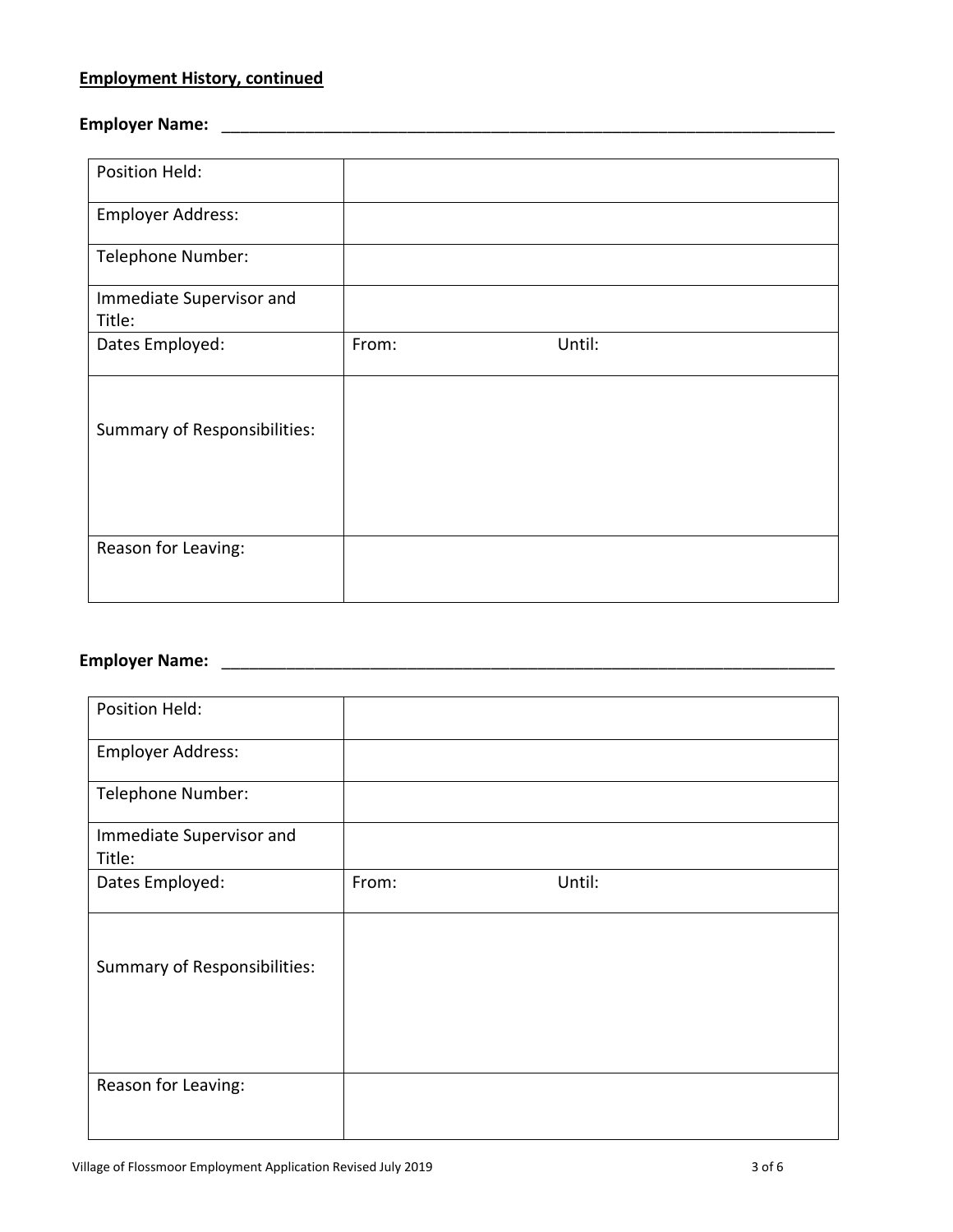Summarize any job-related training, skills, licenses, certificates, and/or other qualifications:

#### **Educational History**

**Fill out the following information regarding your education history.** 

## *High School*

| High School Name:              |  |
|--------------------------------|--|
| Location:                      |  |
| Completed Diploma?<br>(Yes/No) |  |

#### *Technical School/College/Graduate School*

| <b>Institution Name:</b> |  |
|--------------------------|--|
| Location:                |  |
| <b>Completed Degree</b>  |  |
| (Yes/No)                 |  |
| Type of Degree           |  |
| (Examples: Associate,    |  |
| Bachelor, Master, PhD)   |  |
| Course of Study          |  |
|                          |  |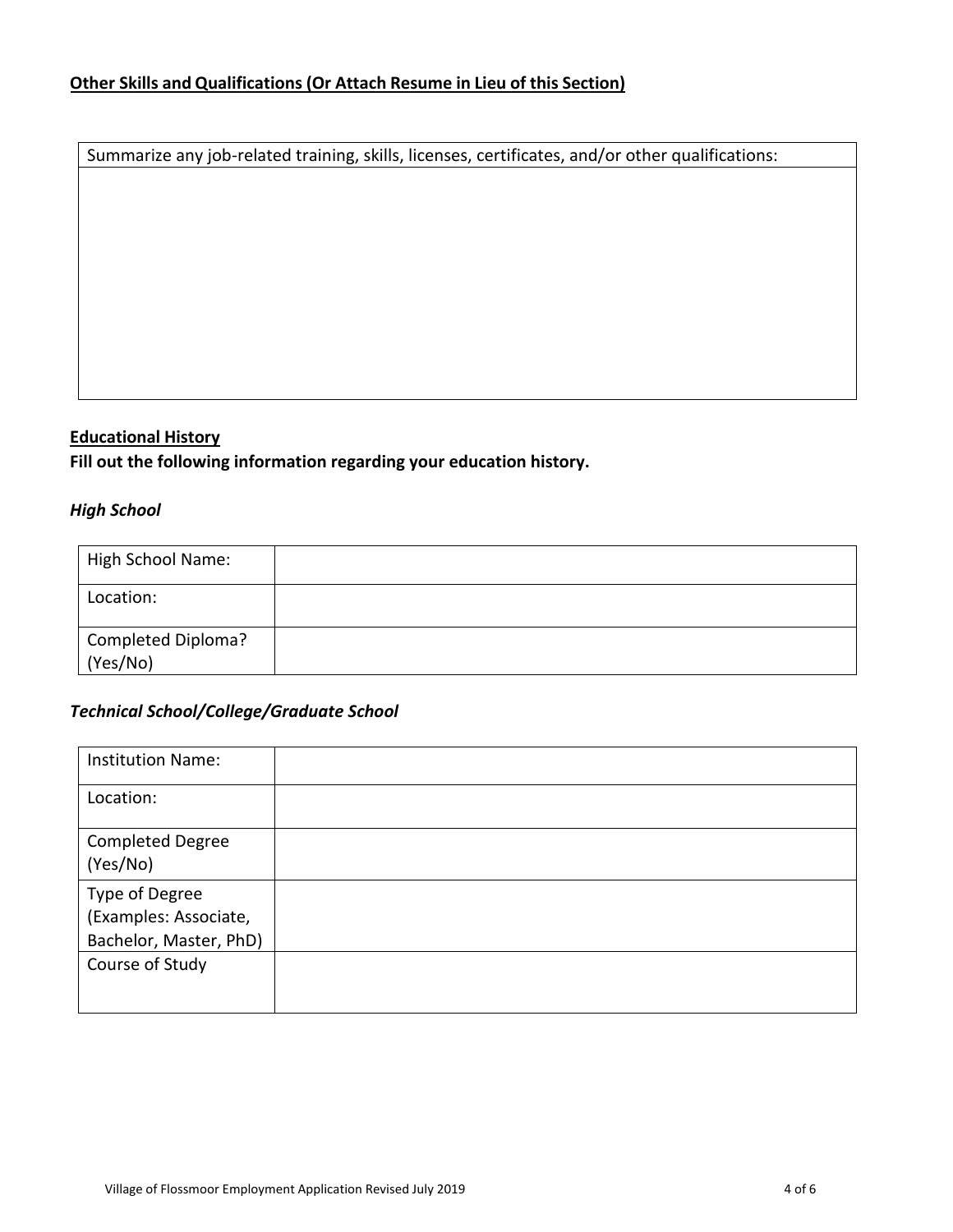# *Additional Technical/College/Graduate School*

| <b>Institution Name:</b>                                          |  |
|-------------------------------------------------------------------|--|
| Location:                                                         |  |
| <b>Completed Degree</b><br>(Yes/No)                               |  |
| Type of Degree<br>(Examples: Associate,<br>Bachelor, Master, PhD) |  |
| Course of Study                                                   |  |

## *References*

# **List three references. (Do not include relatives)**

#### **Reference #1**

| <b>Name</b>         |  |
|---------------------|--|
| <b>Phone Number</b> |  |
| <b>Years Known</b>  |  |

#### **Reference #2**

| Name                |  |
|---------------------|--|
| <b>Phone Number</b> |  |
| <b>Years Known</b>  |  |

#### **Reference #3**

| <b>Name</b>         |  |
|---------------------|--|
| <b>Phone Number</b> |  |
| <b>Years Known</b>  |  |